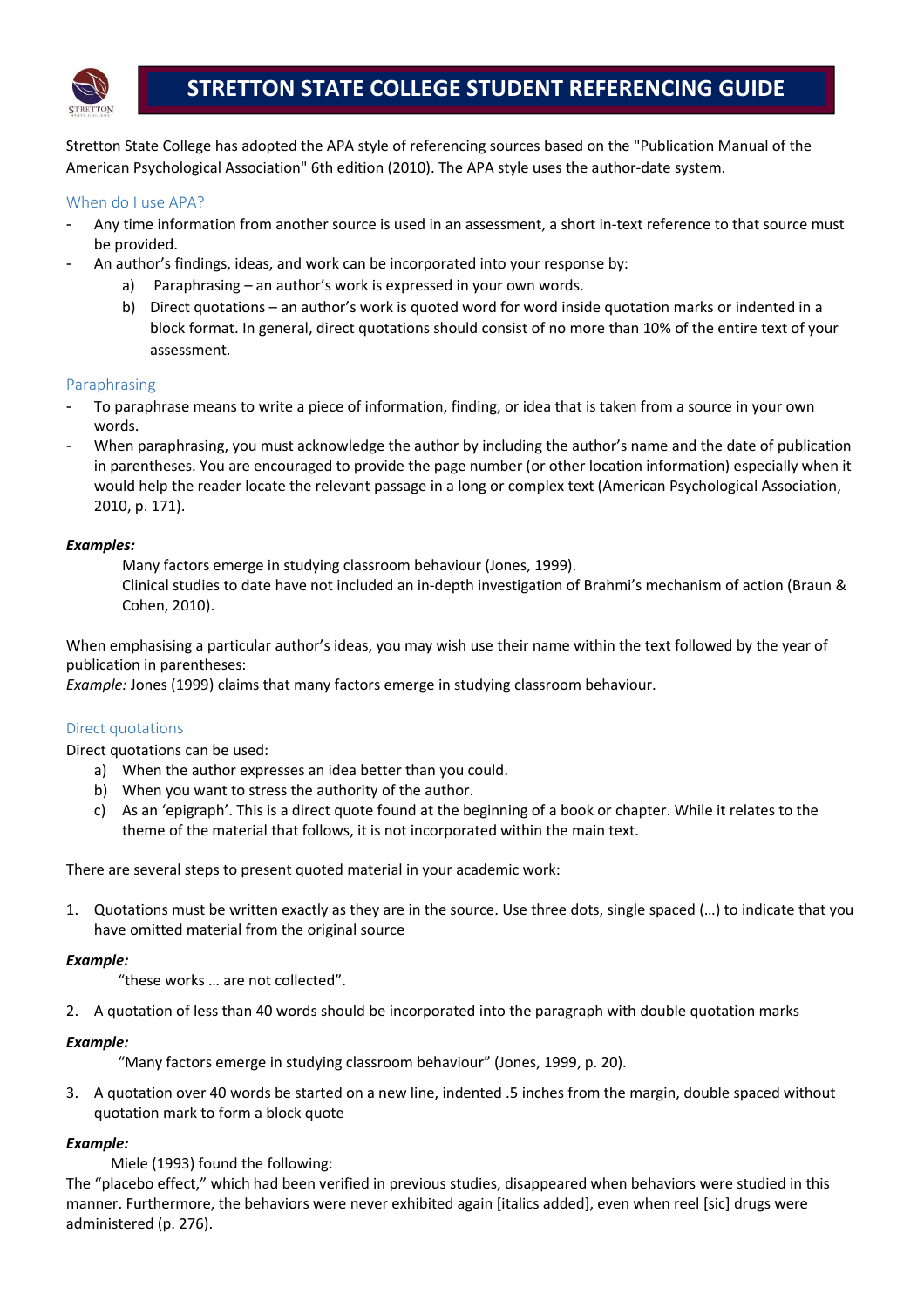4. Use double quotation marks (" ") when quoting except when quoting within a quote. To use a quote within a quote, use single quotation marks (' ') for the second quoted material.

### *Example:*

"Bernard Darwin writes that Ruskin's famous line, 'To make your children capable of honesty is the beginning of education', first appeared in *Time and Tide*".

5. Note the author and date of the source within the sentence. Include a page number for material directly quoted (i.e. quoting word for word).

#### *Example:*

However, as Gentile (1987) described it, the learner "does have a framework for organizing an effective movement" (p. 119).

6. Document the details of the source in the Reference List.

#### Referencing a source within your text

• Multiple authors

| <b>Type of Citation</b>                                           | <b>First citation in-text</b><br>When used as part of<br>a sentence, e.g.<br>Brown (2016) suggests<br>that | <b>Subsequent citations</b><br>in-text | Parenthetical format,<br>first citation in-text | Parenthetical format,<br>subsequent citations<br>in-text |
|-------------------------------------------------------------------|------------------------------------------------------------------------------------------------------------|----------------------------------------|-------------------------------------------------|----------------------------------------------------------|
| One work by one<br>author                                         | Brown (2016)                                                                                               | Brown (2016)                           | (Brown, 2016)                                   | (Brown, 2016)                                            |
| One work by two<br>authors                                        | Brown and Smith<br>(2016)                                                                                  | <b>Brown and Smith</b><br>(2016)       | (Brown & Smith, 2016)                           | (Brown & Smith, 2016)                                    |
| One work by three<br>to five authors                              | Bradnam, Cooper and<br><b>Wright (2017)</b>                                                                | Bradnam et al. (2017)                  | (Bradnam, Cooper &<br><b>Wright, 2017)</b>      | Bradnam et al,. 2017                                     |
| One work by six or<br>more authors                                | Whittner et al. (2013)                                                                                     | Whittner et al. (2013)                 | (Whittner et al., 2013)                         | (Whittner et al., 2013)                                  |
| <b>Author is missing-</b><br>use a shortened<br>form of the title | "Brisbane wins" (2018)                                                                                     | "Brisbane wins" (2018)                 | ("Brisbane wins",<br>2018)                      | ("Brisbane wins",<br>2018)                               |

#### • **Page numbers**

- The conventions for using p., pp., are as follows:
	- a) p. is used when the quotation is from one page only.

#### *Example:* p. 23.

b) pp. is used when the quotation runs on to the next page.

#### *Example:* pp. 23-24.

c) For electronic sources that do not provide page numbers, use the paragraph number. Use the abbreviation 'para.', and follow it with the number.

 *Example:* (Myers, 2000, para. 5).

#### • **No date**

- When citing a source with no date, place "n.d." where the year should be.

#### *Example:*

```
 (Jones, n.d.).
```
#### Authorship

- **Multiple sources by the same author**
- When citing more than one study published in the same year by the same author, add lower case letters after the year, to help differentiate between the sources.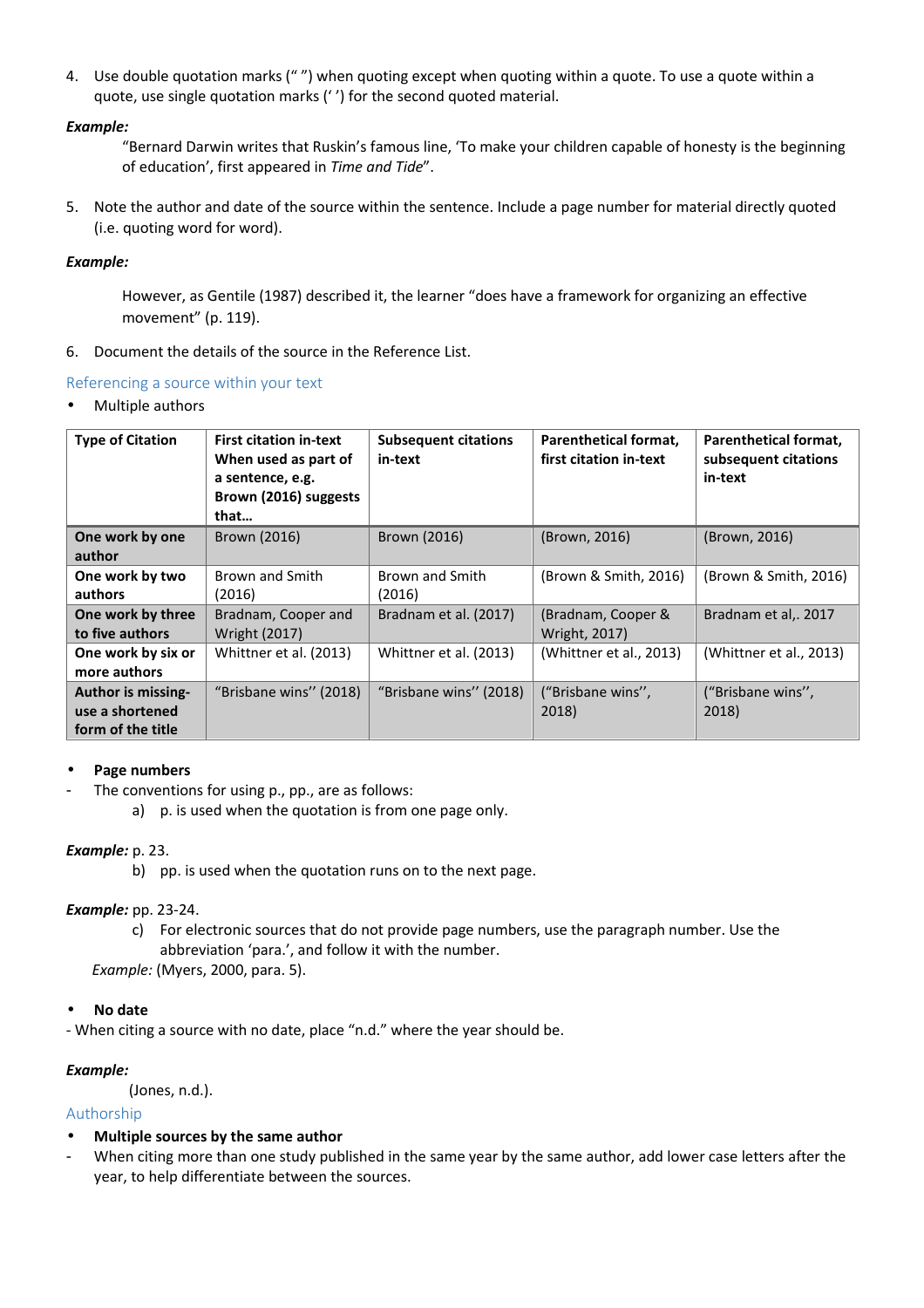### *Example:*

(Jones, 1995a; 1995b).

The letters after the year should also appear in the reference list:

## *Example:*

Jones, B. (1995a). The theoretical bounds of limitless hobbits. *Journal of the Propensity of Hobbits, 58*(3), 37-65. Retrieved from …

### • **Secondary source**

- A secondary source is a source that discusses and references information originally published elsewhere (the primary source).
- When citing from a secondary source, cite both the primary and secondary source in the text of your assignment, but list only the secondary source in the reference list. If the date is the same for the primary and secondary source, only include the date once in-text.

#### *Example:*

Carini and Hogan's study (as cited in Thibodeau & Patton, 2002) showed that…

If the date of the secondary source is different from the primary source, cite both dates in-text.

#### *Example:*

(Jones, 1992, as cited in Smith, 1997).

#### Figures and tables

- any type of illustration other than a table is called a *figure*.
- A figure may be a chart, graph, photograph, drawing, digital image or other depiction.
- All figures and tables should be numbered consecutively throughout the article in the order in which they are first mentioned in text (i.e., Figure 1, Figure 2; Table 1, Table 2). In the text of your assignment, refer to figures and tables by their numbers, e.g. (see Figure 1).

#### *Examples:*

As shown in Figure 2, the relationships are… Children with pre-training (see Table 5)…

#### Reference list or bibliography

- All references cited within the text are listed with more detail in the reference list at the end of the paper.
- References are listed in alphabetical order
- Only references cited within the text are included in the reference list.
- For some assessment, students may be asked to provide a bibliography instead of a reference list.
- A bibliography is a list usually compiled at the end of a paper and includes **all sources consulted** while researching and preparing your paper, whether or not they have been cited within the text.
- You will only need to provide a reference list or a bibliography, not both.
- Do not provide a bibliography unless instructed to in assessment guidelines.
- If you have more than one item with the same author, list the items chronologically, starting with the earliest publication.
- Each reference appears on a new line.
- Each item in the reference list is required to have a hanging indent.

#### *Example:*

Morawska, A., & Sanders, M. R. (2006). Self-administered behavioral family intervention for parents of toddlers: Part I. Efficacy. Journal of Consulting and Clinical Psychology, 74(1), 10-19. doi:10.1037/0022-006X.74.1.10